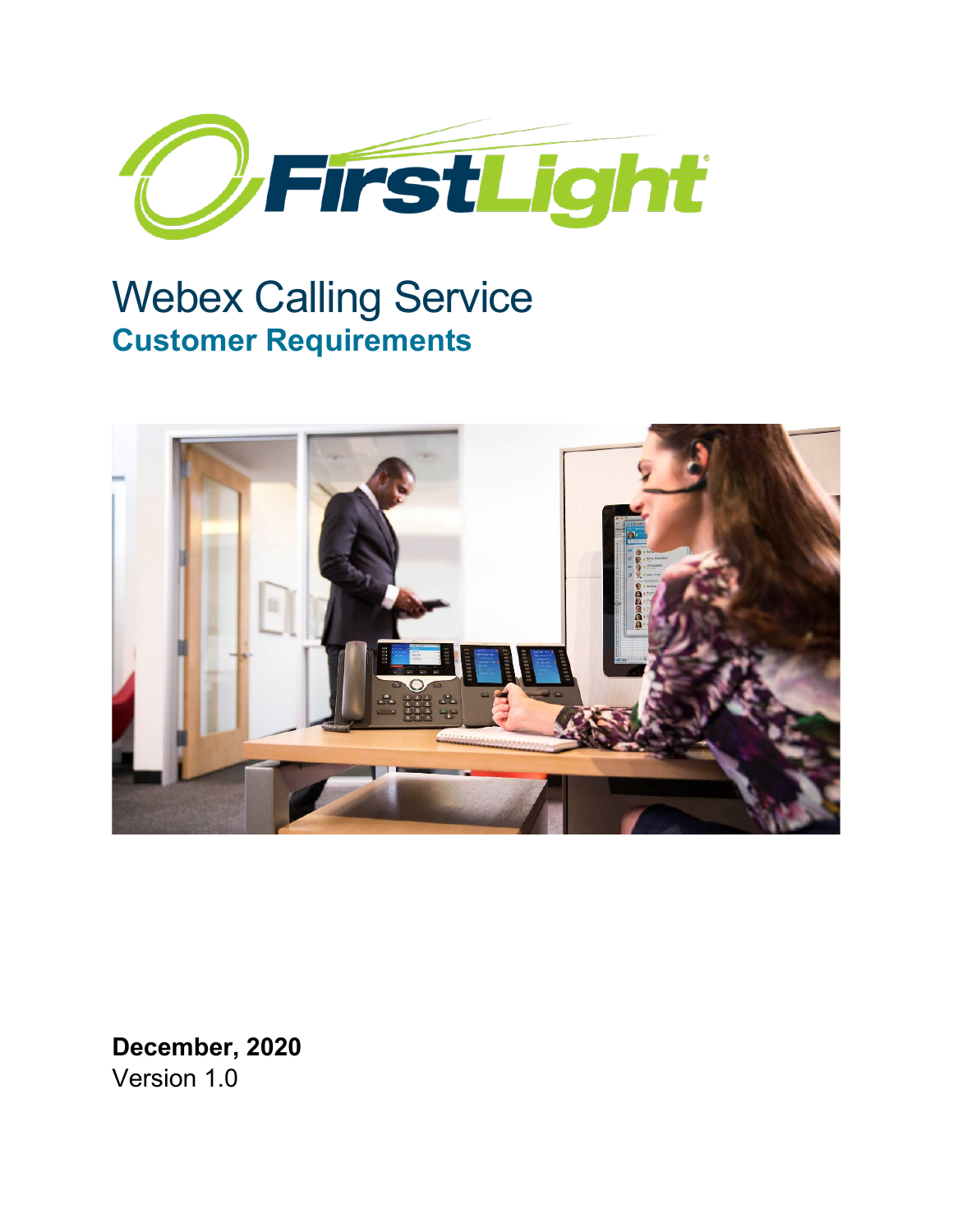# **TABLE OF CONTENTS**

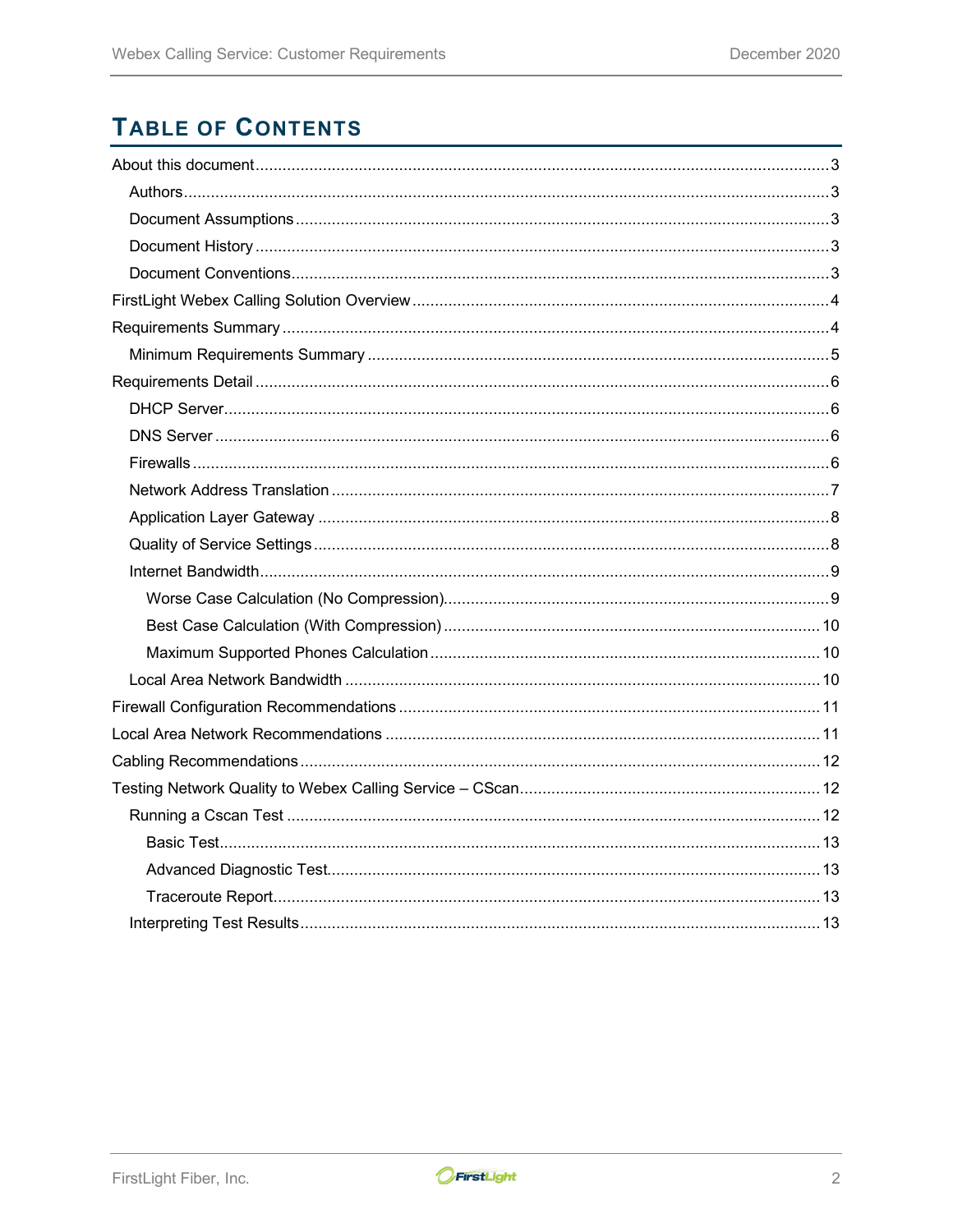# <span id="page-2-0"></span>**About this document**

### <span id="page-2-1"></span>**Authors**

| Author(s):        | Quinton Parke-Thomas, Senior Product Manager – FirstLight Fiber, Inc.                                         |
|-------------------|---------------------------------------------------------------------------------------------------------------|
| Change Authority: | FirstLight Engineering, FirstLight Operations, FirstLight Service Delivery,<br>FirstLight Product Management. |

### <span id="page-2-2"></span>**Document Assumptions**

This document assumes the reader has a high-level understanding of Voice over Internet Protocol, the general architecture of the Cisco Webex Calling Service, and the FirstLight Webex Calling Service offering.

### <span id="page-2-3"></span>**Document History**

| <b>Version</b> | <b>Same Date</b> | <b>Change Reason</b> |  |
|----------------|------------------|----------------------|--|
|                | 12/8/2020        | First publication    |  |

### <span id="page-2-4"></span>**Document Conventions**



This symbol alerts the reader to critical information. By not following recommendations preceding this symbol there may be a risk of failure, equipment damage, connectivity loss or, data loss to the customer.



This symbol alerts the reader that there is further information about a given topic. There may be a hyperlink for the reader reference, or an external document referencing additional information that is important for a successful deployment.



This symbol alerts the reader to information that may be useful to the reader, but, is not critical to the customer experience. Rather, it may denote a best practice, or be useful information in general.



This symbol alerts the reader that additional technical information is available. Information preceding this symbol will provide technical details in relation to the topic being discussed. It will denote information that should be referenced while designing a solution.

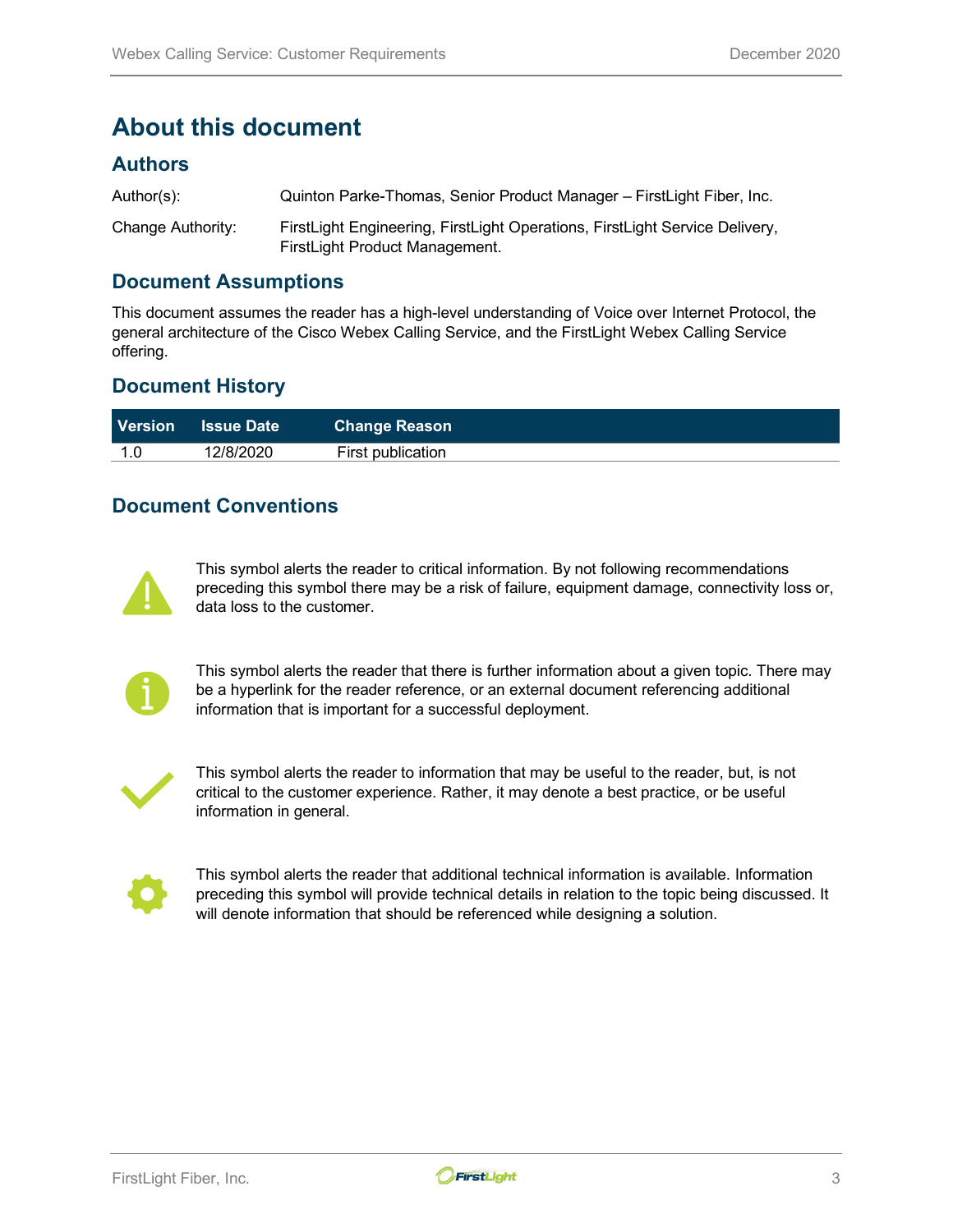# <span id="page-3-0"></span>**FirstLight Webex Calling Solution Overview**

FirstLight's Cisco Webex Calling solution consists of: Cisco Webex Calling, FirstLight PSTN Service for Cisco Webex Calling, and Network Assurance for Unified Communications.

Cisco Webex Calling is a service provided by Cisco Systems Inc. that provides PBX features to subscribers. Cisco Webex Calling is cloud based, with redundant infrastructure spanning the globe.

Cisco Webex Calling is offered from Cisco, and resold by FirstLight, in several license models that best fit the customers size and need.

Cisco Webex Calling only provides intra-company communications and does not provide any Publicly Switched Telephone Network services. FirstLight has integrated the calling services of the Cisco Webex Calling platform to the PSTN termination services offered by FirstLight. FirstLight PSTN Services for Cisco Webex Calling provide subscribers with inter-organizational calling capabilities over the traditional PSTN.

Customers purchasing both Cisco Webex Calling services and FirstLight PSTN Services for Cisco Webex Calling will receive a basic managed service and can contact FirstLight for support for the service. FirstLight offers optional managed service solutions for Cisco Webex Calling called Network Assurance for Unified Communications. This enhanced managed service provides customers a turnkey solution that includes: service activation, configuration, and ongoing support and management with a dedicated service level agreement.

# <span id="page-3-1"></span>**Requirements Summary**

Customer network design and configuration has many variables, many of which can affect the performance and quality of Voice over IP services (VoIP). For the Cisco Webex Calling VoIP service to work in most customer network environments there are a set of minimum requirements the customer network must meet to ensure service will function as expected. These requirements apply to both SIP phones and analog adapters (generally referred to from this point forward as SIP devices). Below is a summary of these requirements.

- Customer LAN must contain a DHCP server capable of providing an IP address to SIP devices when they boot.
- Customer LAN must contain a DNS server or provide DNS relay functionality to allow resolution of URL's used by SIP devices to communicate with external service platforms.
- **DNS** server must be capable of resolving both SRV and A records.
- Customer firewall must allow HTTP (TCP port 80) and HTTPS (TCP port 443) traffic for SIP devices to communication with external configuration servers.
- Customer firewall must allow SIP and RTP to allow SIP devices to place and receive calls.
- Customer router must set Network Address Translation (NAT) bind timer at a value greater than or equal to 30 seconds.
- Customer router/firewall must not manipulate the SIP or RTP packets at the application layer. If any CPE devices can function as a SIP Application Layer Gateway (SIP ALG), the ALG functionality must be disabled.
- Customer router should support Differentiated Service Code Point (DSCP) and ensure that higher priority packets take precedence over lower priority packets for all outbound packets.
- Customer router should be configured to mark all SIP and RTP packets from the Cisco Webex Calling control platforms as high priority to ensure these packets take priority over lower priority packets for all inbound packets. The Cisco Webex Calling control platforms can be uniquely identified by a set of specific IP addresses. SIP and RTP packets can be uniquely identified by the ports defined in the Firewalls section of this document.
- Customer Internet bandwidth must be sized to allow the minimum amount of required data bandwidth plus the total number of simultaneous voice calls required by the office.

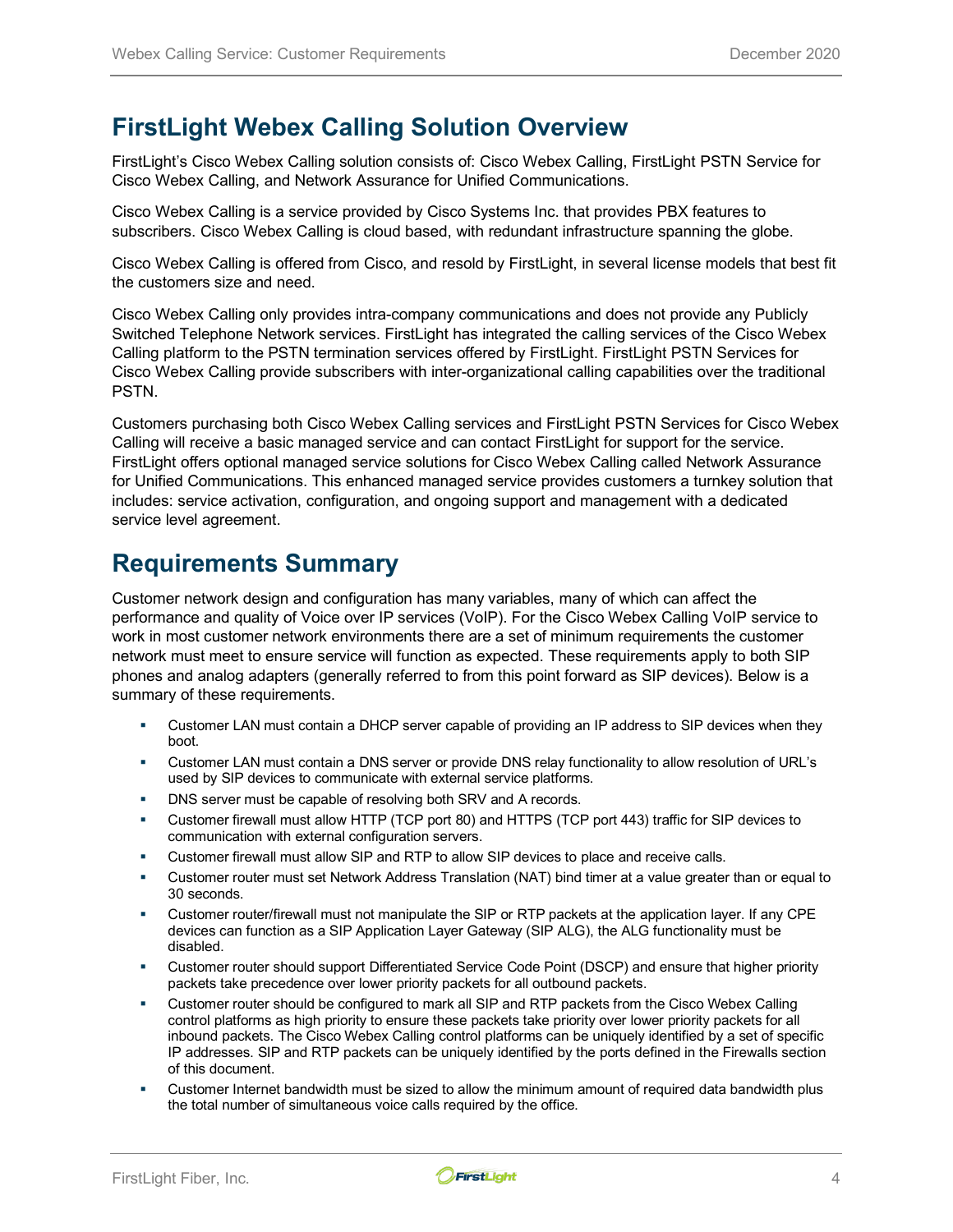Customer Local Area Network (LAN) must be sized to allow the maximum amount of required data bandwidth plus the total number of simultaneous voice calls required by the office.

# <span id="page-4-0"></span>**Minimum Requirements Summary**

| <b>Customer Requirements</b>                                                                                                                                                                                                                                                                                                                                                                                 | <b>Minimum Internet Bandwidth</b>                                                                                                                                                                                         | <b>Recommended Internet</b><br><b>Bandwidth</b>                                                                                                                                                                                                                                                                                                                                                                                                                                                                                |
|--------------------------------------------------------------------------------------------------------------------------------------------------------------------------------------------------------------------------------------------------------------------------------------------------------------------------------------------------------------------------------------------------------------|---------------------------------------------------------------------------------------------------------------------------------------------------------------------------------------------------------------------------|--------------------------------------------------------------------------------------------------------------------------------------------------------------------------------------------------------------------------------------------------------------------------------------------------------------------------------------------------------------------------------------------------------------------------------------------------------------------------------------------------------------------------------|
| • DHCP Server<br>• DNS Server or Relay<br>• Allow TCP port 80 and 433 traffic<br>• Allow all necessary TCP ports to<br>communicate through the<br>customer firewall<br>• Disable SIP ALG<br>■ Assign QoS to incoming SIP and<br>RTP traffic and enable priority<br>queuing on the outgoing router<br>interface<br>• LAN sized to support SIP<br>endpoints<br>• Separate subnet and VLAN for<br>voice traffic | • Commercial Broadband Internet<br>service<br>■ 24 Kbps per simultaneous phone<br>call<br>• 80 Kbps per simultaneous fax<br>transmission<br>• 80 Kbps per non-compressed<br>RTP stream<br>■ 2.5 - 5 Mbps per video stream | ■ Direct Internet Access (DIA)<br>featuring symmetrical service<br>■ 200 Kbps (2x 100Kbps streams)<br>per device or user (if employing<br>softphones)<br>■ 80Kbps per simultaneous fax<br>transmission<br>■ 2.5 - 5 Mbps per video stream<br>• Media bandwidth should be up to<br>50% or less of total available<br>internet bandwidth, with the<br>remaining allocated to data<br>applications co-residing on the<br>network.<br>Internet should be sized to meet<br>both voice and data<br>requirements. Planned utilization |

requirements. Planned utilization of both voice and data should not exceed 80% of the available Internet bandwidth at expected peak usage.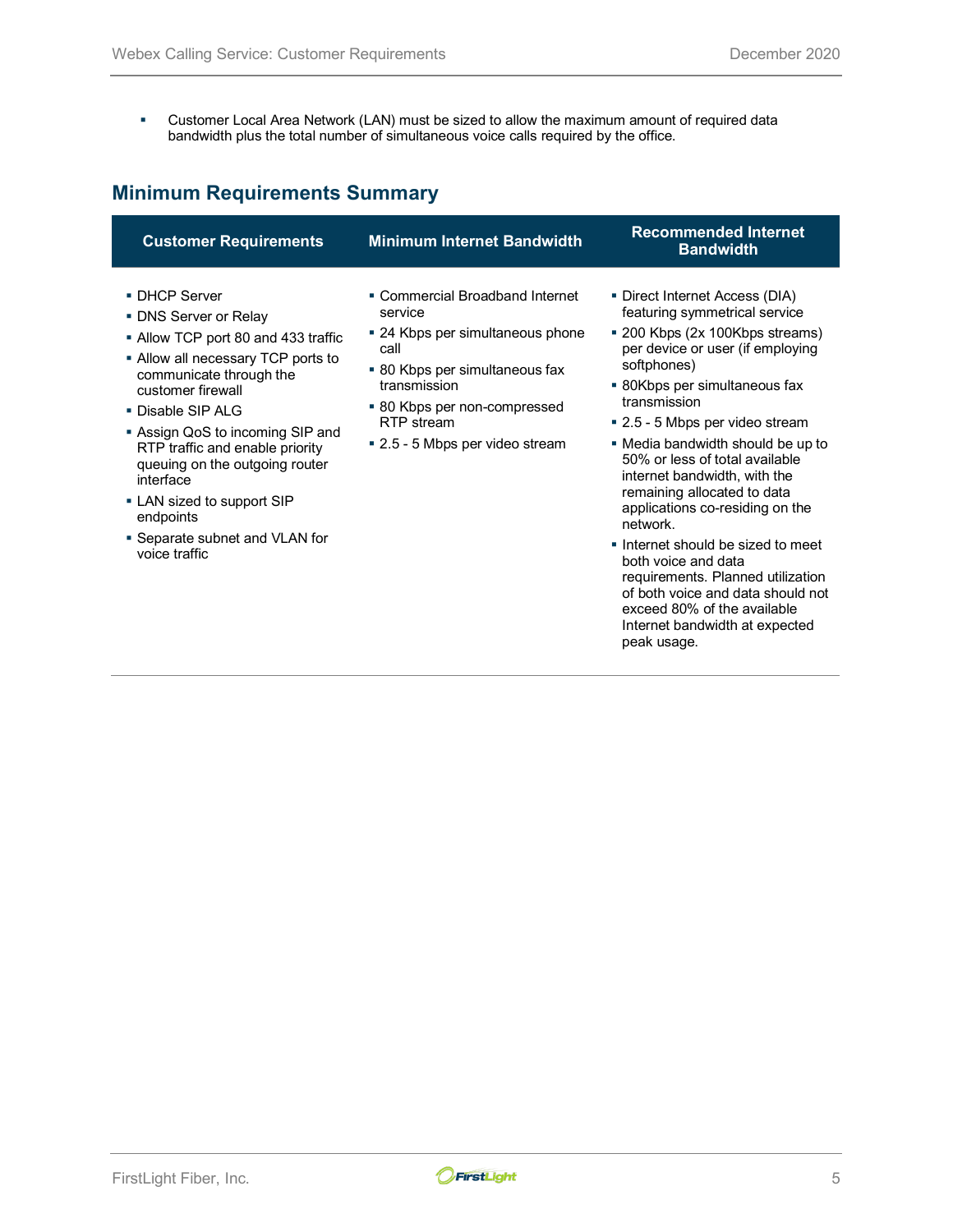# <span id="page-5-0"></span>**Requirements Detail**

### <span id="page-5-1"></span>**DHCP Server**

Dynamic Host Configuration Protocol (DHCP) is a protocol used by networked devices to obtain various parameters necessary for the devices to operate in an IP network. The DHCP parameters provided by the site DHCP server that are necessary for Cisco Webex Calling service to function properly are IP address, subnet mask, default gateway, and DNS server.

DHCP servers are commonly integrated into the customer's router, but they can be a stand alone server dedicated to only performing the DHCP function. For most broadband applications, the DHCP server will be integrated into the broadband router provided by the service provider. In this case, the configuration of the DHCP server (including whether or not it is on or off) can be controlled by logging into the broadband router.

All Cisco Webex Calling SIP devices are configured by default to obtain IP address and DNS server information from a local DHCP server. When a SIP device is booted, it will attempt to locate the local DHCP server and obtain this information. If the customer network does not contain a DHCP server or does not provide the required information, the SIP device will not boot properly and will be unusable.

Some DHCP servers are capable of providing "options" as part of its response to a client's request. For SIP applications, Option 66 is commonly used to provide the client, in this case a SIP device, with the address of the configuration server it should contact to obtain its configuration. In the case of Cisco Webex Calling service, this option is not required. All Cisco Webex Calling SIP devices are hard coded to point to a specific configuration server address and if an Option 66 is received by the SIP device in response to a DHCP request, the SIP device will ignore it.

### <span id="page-5-2"></span>**DNS Server**

Domain Name System (DNS) is an Internet service that translates domain names into IP addresses. It provides a method of naming Internet devices with words that are easier to remember than the devices' actual numeric IP address. Also, certain types of DNS records are capable of associating a single word name with a list of IP addresses. This functionality is useful for cases in which device redundancy is used to improve performance and/or reliability.

All Cisco Webex Calling SIP devices require DNS to translate domain names to IP addresses. During the boot process, the domain name of the SIP device configuration server is translated so the SIP device can locate and receive configuration information from the proper configuration server. Also, once the phone has completed the boot process, the domain name of the call control servers is translated so the SIP device can locate and communicate with these call control servers. If a DNS server is not available to provide name translation, the SIP device will not boot properly and will be unusable.

There are several types of DNS records. The Cisco Webex Calling service utilizes "A" (address) and "SRV" (service) record types. "SRV" records are used to provide a mechanism of redundancy for the call control platforms. For Cisco Webex to function properly, both of these record types must be supported on the customer network.

#### <span id="page-5-3"></span>**Firewalls**

A firewall is a device or set of devices in a data network configured to protect the network from potentially harmful traffic. One general function of a firewall is to permit or deny services of specific types from passing across the public network interface. One application of this functionality is to restrict the types of

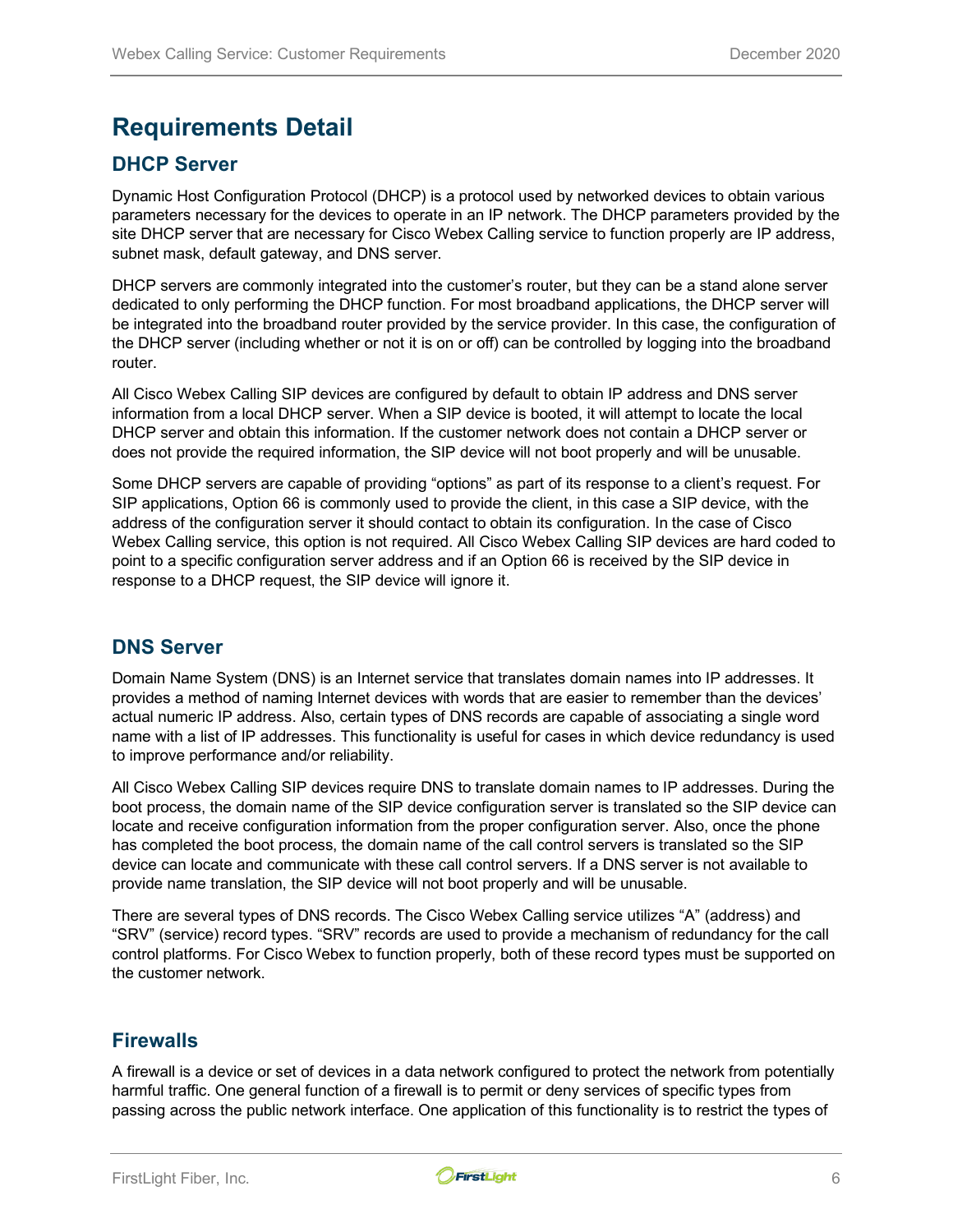services users on the private network can publicly access or to restrict public access to the private network to ensure security of the network.

Firewalls can impede SIP devices from communicating with configuration servers, call control servers, network gateways, and other SIP devices. For Cisco Webex Calling service to function properly, firewalls must allow the following services:

- **HTTP** (port 80) required for communication between the local SIP devices and the configuration servers which contain the SIP devices configuration information
- **HTTPS** (port 443) required for communication between the local SIP devices and the configuration servers which contain the SIP devices configuration information
- **SIP** (port 5060) required for communication between the local SIP devices and remote SIP devices including call control platforms, network gateways, and other SIP devices
- **SIP** (port 8933 to 8943) required for communication between the local SIP devices and remote SIP devices including call control platforms, network gateways, and other SIP devices.
- Note: This port range is not commonly associated with SIP. In this instance, it is used to avoid encounters with Application Layer Gateway (ALG) functionality that may damage the payload of SIP packets. For more information, refer to the Application Layer Gateway section of this document
- **RTP** (ports 19560-65535) required for communication between the local SIP devices and remote SIP devices including call control platforms, network gateways, and other SIP devices.



*Note: ports 19560-65535 are not commonly associated with RTP. In this instance, they are used to avoid encounters with Application Layer Gateway (ALG) functionality that may damage the payload of RTP packets. For more information, refer to the Application Layer Gateway section of this document. With these services allowed, SIP devices should be able to properly communicate with all necessary external sources.*

### <span id="page-6-0"></span>**Network Address Translation**

Network Address Translation (NAT) is a common router function which allows multiple private IP addresses on a LAN to be translated to a single public IP address on the WAN. The main reason NAT functionality exists is to conserve public IP addresses. There are not enough IP addresses within IPv4 to allow every computer connected to the Internet to have a unique public IP address. Also, NAT functionality does provide a level of security to devices with private IP addresses because those devices are not always publicly addressable.

Although necessary, NAT functionality creates issues for VoIP traffic. A typical NAT only translates IP information from private to public at the TCP/IP layer. It does not, however, translate any IP address information at the application layer. This means that any IP address information contained in the application layer payload of VoIP packets remains un-translated. Since these addresses are private, they are not routable in a public domain and are effectively unreachable. In the case of SIP, the IP address and port the SIP device wishes to advertise for establishing a connection is contained in payload of SDP attached to SIP messages. If this information is not translated, the far end will not be able to communicate with the SIP device. This usually creates a phenomenon commonly referred to as one-way RTP (voice path is only available in one direction).

Another issue with NAT functionality is that private devices are not reachable publicly unless a translation, commonly referred to as a bind, is created between the private IP address and the public IP address. This is done dynamically each time a private device attempts to communicate with a public device. The act of requesting communication causes the NAT to create a temporary bind between the private IP address requesting the communication and the public IP with which it is attempting to communicate. Bind duration is controlled by a timer which will expire and cause the bind to be removed if there is a period of inactivity

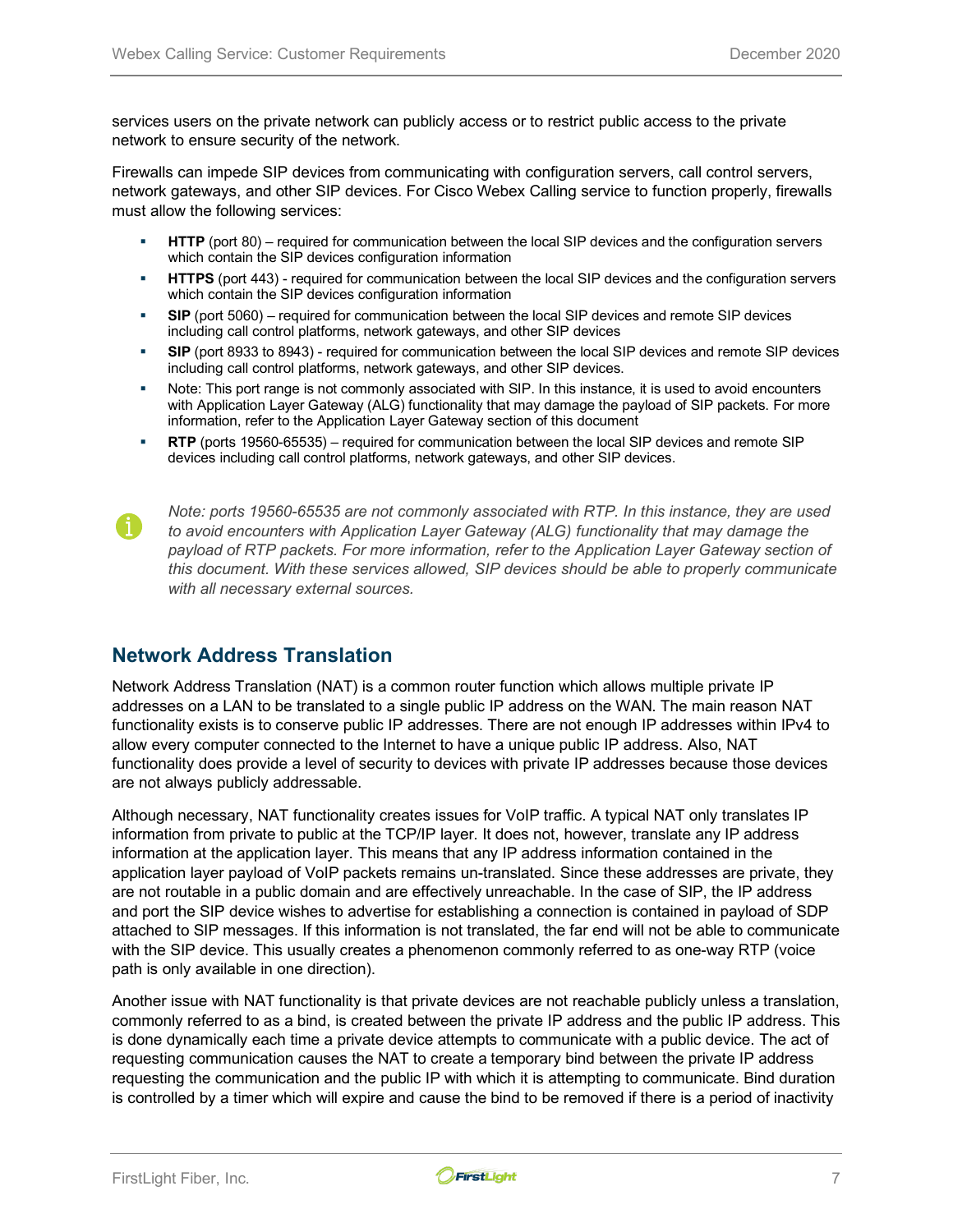on the bind equal to the length of the timer. During the time the bind is active, public to private communication is possible, but once the bind becomes inactive, the private device is no longer publicly addressable. The most common duration for this timer is between 30 and 60 seconds. Also, binds can often be statically configured in a NAT. This functionality is often referred to as port forwarding. When this is done, the NAT is configured with a permanent bind between a private and public address.

With the Cisco Webex Calling product, the challenges presented by the presence of a NAT are addressed. A technique called NAT Traversal is used to overcome the issues created by the presence of a NAT. Part of the Cisco Webex Calling call control platform is responsible for maintaining constant communication with all SIP devices. This constant communication ensures that the NAT bind timer never expires, effectively making the dynamic bind permanent. Without this, a SIP device in a private network would not be able to receive calls. Also, the Cisco Webex Calling call control platform uses a technique called Media Relay to overcome the issue where the NAT does not manipulate application layer information. This functionality allows the call control platform to discover the public IP address and port of the RTP stream once the SIP device sends out its first RTP packet. The call control platform performs this function on both ends of a call and bridges the two legs of the call together, effectively relaying the traffic from one device to another.

# <span id="page-7-0"></span>**Application Layer Gateway**

Application Layer Gateway (ALG) is a method of manipulating IP address and port information at the application layer. It is similar to NAT functionality in that it typically translates private IP and port information created by a SIP device on a private network to public IP and port information on the WAN side of the router performing the ALG function. If done properly, this functionality negates the need for Media Relay functionality because all information advertised in the application layer is publicly routable.

Although this functionality is intended to improve the processing of VoIP traffic, not all ALG devices perform the application layer translation of packets properly. In many cases, portions of the packet are modified when they should not be which causes interworking problems between the SIP device and the call control platform. When this occurs, the ALG causes the SIP device to not function properly.

With the Cisco Webex product, it is recommended that all ALG functionality between the SIP device and the call control platform be turned off. Doing this eliminates the potential for the ALG to improperly translate packets which could render service unusable. However, in some cases, this functionality may not be configurable. To accommodate this case, the Cisco Webex product uses uncommon ports for SIP and RTP traffic. Port 8933 to 8943 is used instead of 5060 which is commonly used for SIP. Since most ALGs assume a SIP port of 5060, using port 8933 to 8943 will typically cause the ALG to ignore the packet completely and perform no manipulation. Also, the same is done for RTP. Although not specifically defined by any specific standard, the most common port range used for RTP is 16384-16482. To avoid the potential for ALG interaction, the Cisco Webex Calling product uses RTP ports 19560-65535.

# <span id="page-7-1"></span>**Quality of Service Settings**

Quality of Service (QoS) refers to the ability to provide different priority to different applications over a data network connection to ensure higher priority traffic takes precedence over lower priority traffic. A voice conversation is real-time and traffic associated with a voice call must process efficiently or issues such as clipping or choppy audio will occur. On the other hand, normal Internet traffic is best-effort. If packets are dropped or delayed, service is usually not noticeably disrupted. As a result, voice traffic generally is considered to be higher priority traffic than data traffic.

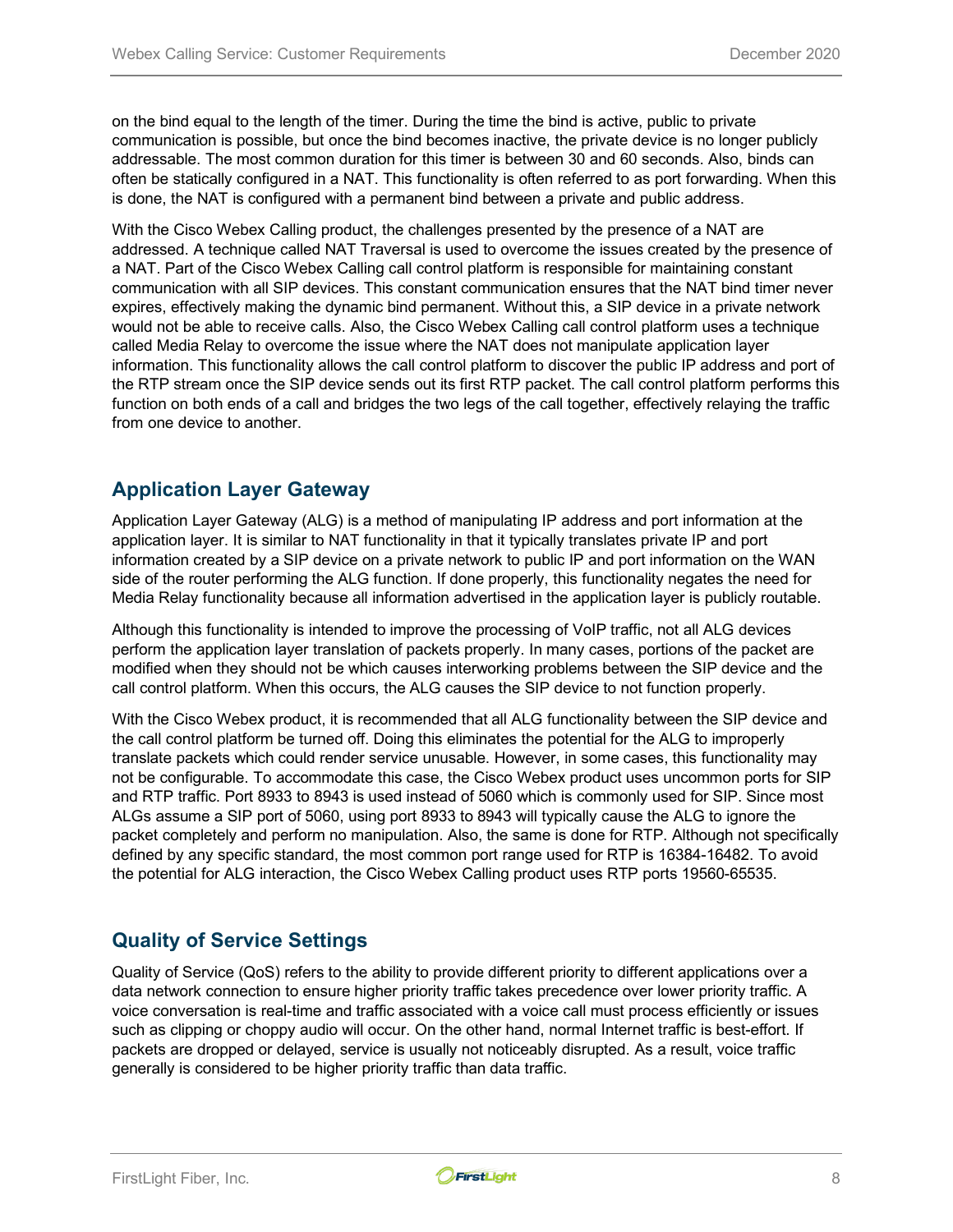The Cisco Webex Calling product utilized Differentiated Services Code Point (DSCP), also commonly referred to as DiffServ, as the mechanism for marking packet priority. Each SIP device automatically sets every packet it sends as high priority. However, this does not ensure that all data network equipment in the traffic path will honor the setting and ultimately allow voice traffic to take priority of data traffic.

To ensure voice packets take priority over data packets, customer routers must be properly configured to handle DSCP. This functionality is sometimes referred to as Class of Service (COS) or priority queuing. In either case, it is recommended that the router be configured with strict priority queuing allowing packets marked with higher DSCP values to have higher priority. If this is not done properly, perceived call quality could noticeably deteriorate during peak traffic times.

Also, packets set with high priority by SIP devices only addresses traffic sent from the SIP device to other devices outside of the customer's network. It does not address packets inbound to the SIP device. These packets are normally not marked with a higher priority when received by the customer's router because priority values are normally not maintained across a WAN. As a result, without additional configuration these packets will not be prioritized over normal data traffic. To accommodate this case, it is recommended that priority rules be established to allow all inbound SIP and RTP traffic to have higher priority than all other traffic. The specific ports associated with SIP and RTP are defined in the Firewall section of this document. It may also be necessary to define the IP addresses of the Cisco Webex Calling call control platforms to have higher priority over all other traffic. A specific list of these IP addresses is not defined in this document because they are currently subject to change.

#### <span id="page-8-0"></span>**Internet Bandwidth**

Internet bandwidth is the amount of capacity available for Internet traffic on a customer's network. This amount is determined by the service provided by the Internet Service Provider. The amount of bandwidth available will determine the amount of simultaneous voice calls and data traffic that the Internet connection will support. If properly sized and with the proper QoS settings in the customer router, the Cisco Webex Calling service will function properly. However, if undersized or if QoS is not provisioned correctly, perceived call quality could noticeably deteriorate during peak traffic times. The following information provides information and guidelines for properly sizing voice service for a given Internet bandwidth.

To determine the number of phones that can be supported over a given bandwidth, the maximum number of simultaneous calls that can be supported must first be calculated using one of the following formulas. There are two calculations that must be completed:

#### <span id="page-8-1"></span>**Worse Case Calculation (No Compression)**

Max Calls = Available Voice Bandwidth (Kbps) / (SimCalls  $*$  80Kbps)

Where,

 **Available Voice Bandwidth (Kbps)** – is the maximum amount of bandwidth allowed for voice traffic. This value is equal to the lower of the connection download and upload speeds minus an amount reserved for processing data traffic. Offices with routers provisioned to prioritize voice traffic over data traffic can process voice calls at up to 100% of total connection bandwidth without jeopardizing call quality. However, at sustained high call volumes, data traffic quality will be impacted. As a result, it is recommended that calculations for maximum calls and maximum phones be done assuming only a portion of the overall bandwidth can be used for voice traffic.

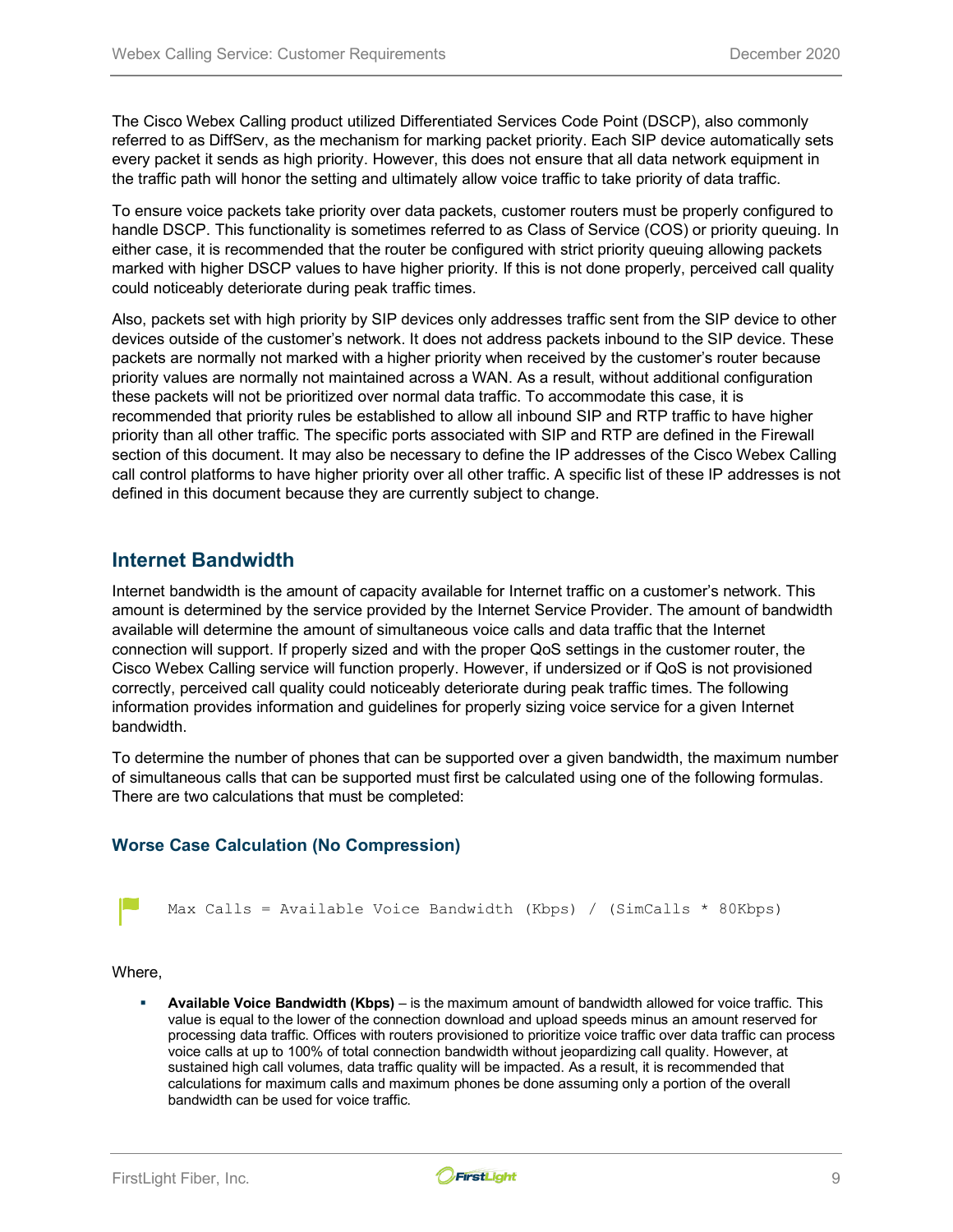- **SimCalls**  the number of simultaneous calls coming out of a site
- **80Kbps** is the bandwidth required for a fax/modem call

#### <span id="page-9-0"></span>**Best Case Calculation (With Compression)**

Max Calls = Available Voice Bandwidth (Kbps) / ((Phone \* 24Kbps) + (Fax \* 80Kbps))

Where,

- **Available Voice Bandwidth (Kbps)** is the maximum amount of bandwidth allowed for voice traffic. This value is equal to the lower of the connection download and upload speeds minus an amount reserved for processing data traffic. Offices with routers provisioned to prioritize voice traffic over data traffic can process voice calls at up to 100% of total connection bandwidth without jeopardizing call quality. However, at sustained high call volumes, data traffic quality will be impacted. As a result, it is recommended that calculations for maximum calls and maximum phones be done assuming only a portion of the overall bandwidth can be used for voice traffic.
- **Phone** the number of simultaneous phone calls with compression coming out of a site
- **24Kbps** is the bandwidth required for a phone call with compression
- **Fax** the number of simultaneous fax calls (no compression) coming out of a site
- **80Kbps** is the bandwidth required for a fax/modem call

There are certain call flows in the Cisco Webex Calling PBX service that do not support compression, such as calls to Voice Mail or to the Conferencing service. Therefore, the actual amount of bandwidth required will vary between the best and worst case calculations.

#### <span id="page-9-1"></span>**Maximum Supported Phones Calculation**

The maximum number of phones that can be supported over a given bandwidth can now be calculated using the following formula:

Max Phones = Max Calls \* Users per Simultaneous Call

Where,

- **Max Calls** is the amount of simultaneous calls that can be supported over the given bandwidth
- **Users per Simultaneous Call** is a statistical approximation of the total number of users that can share one call path with non-blocking results. The value of 4 is recommended for average office usage. However this number could vary drastically depending on the type and size of office.

### <span id="page-9-2"></span>**Local Area Network Bandwidth**

Local Area Network (LAN) Bandwidth is the amount of capacity a customer's internal network can support. This amount is determined by the throughput specification of the LAN infrastructure. In most customer applications, the LAN infrastructure is a single layer 2 switch. The amount of bandwidth

FirstLight Fiber, Inc. 2010 10

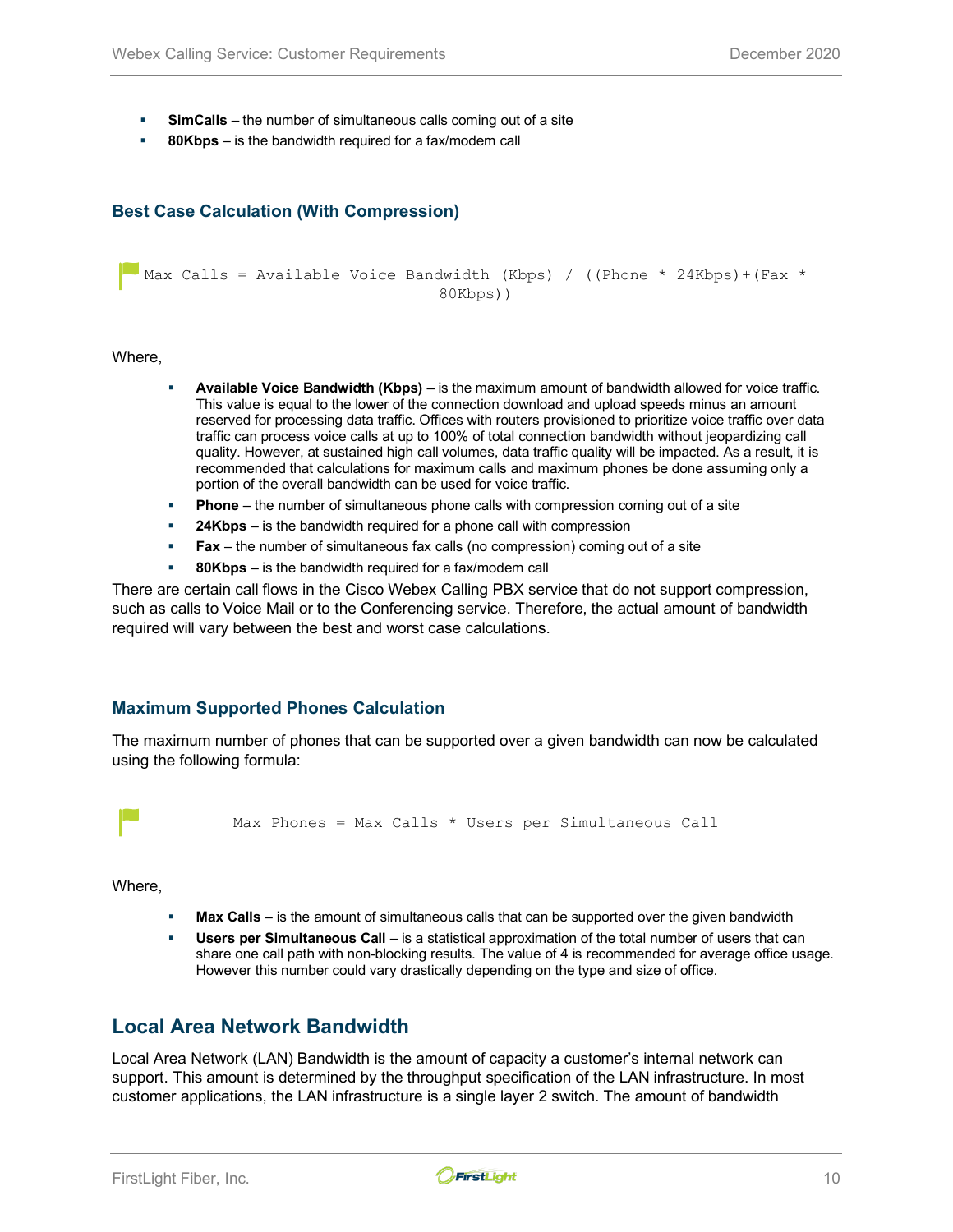available will determine the amount of simultaneous voice calls and data traffic that the LAN will support. If properly sized, the Cisco Webex Calling service will function properly. However, if undersized, perceived call quality could noticeably deteriorate during peak traffic times. It is the customer's responsibility to ensure that their internal network is sized properly to support the addition of VoIP to their network.

# <span id="page-10-0"></span>**Firewall Configuration Recommendations**

A correctly configured firewall is essential for a successful calling deployment. We require ports for signaling, media, network connectivity, and local gateway.

Not all firewall configurations need ports to be open but if you're running inside-to-outside rules, you should open ports to allow the protocols required for service out. As long as you deploy NAT, define reasonable binding periods, and avoid manipulating SIP on the NAT device, you shouldn't need to open ports inbound on the firewall.



*If a router or firewall is SIP Aware, meaning it has SIP Application Layer Gateway (ALG) or something similar enabled, we recommend that you turn off this functionality to maintain correct operation of service. See the relevant manufacturer's documentation for information about how to disable SIP ALG on specific devices.*

*Please refer to the following article for information regarding port and firewall configurations:* <https://help.webex.com/en-us/b2exve/Port-Reference-Information-for-Cisco-Webex-Calling>

# <span id="page-10-1"></span>**Local Area Network Recommendations**

Customers are required to maintain an ethernet based Local Area Network to provide connectivity between the SIP devices and the internet. The Local Area Network is generally comprised of either layer 2 ethernet switches or layer 3 ethernet switches. It is recommended the LAN meet the following requirements:

- Support for Power over Ethernet it is recommended that SIP endpoints be powered via the LAN switching infrastructure. While AC power adapters are available for SIP endpoints offered with Webex Calling, PoE enabled switches reduce cabling requirements, lower power consumption, and enable centralized battery backup to ensure SIP endpoints can be used in the event of a power outage.
- Support for the following features or protocols:
	- o VLAN Tagging
	- o 802.1Q VLAN Trunking
	- o CDP and/or LLDP-MED
	- o Quality of Service
	- o Class of Service



*It is highly recommended that all switches that provide connectivity for SIP endpoints are connected to an Uninterruptible Power Supply (UPS), and in some cases utilizing a power redundancy strategy such as multiple power supplies and redundant power feeds. This is especially critical in situations where voice services are considered life saving and/or critical for health and safety purposes.*

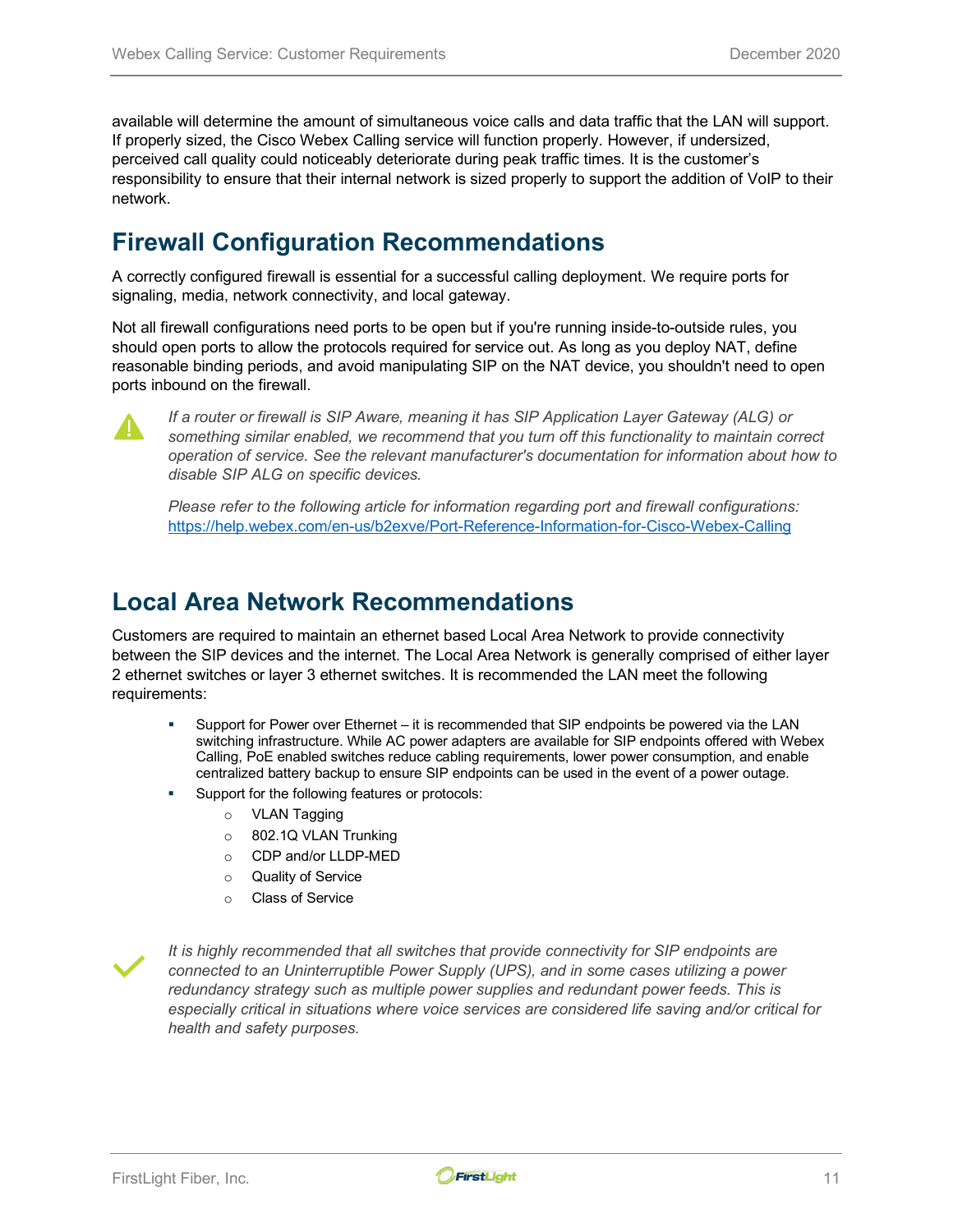# <span id="page-11-0"></span>**Cabling Recommendations**

Customers are required to maintain a physical cable plant that will connect station ports to the ethernet LAN switch(s). Customers are also required to supply any patch cabling to connect SIP devices to station ports. It is highly recommended to follow all ethernet cabling standards.

Customers should not have more than one device connected to a single ethernet plenum cable run. At one time it was common practice to install low voltage twisted pair cabling termination half of the four copper wire pairs for an Ethernet device on one station port, and the other half for an analog device voice device. At the aggregation point, one half of the pairs would terminate in a patch panel to connect to a LAN switch, and the remaining half of the copper strands would be terminated into an analog PBX. This was done as several pairs were unused in the ethernet standard (10Base-T, 100Base-T non-duplex). Due to the 1000Base-T or Gigabit Ethernet standard, as well as Power Over Ethernet (which requires all 8 conductors to operate) standards, it is highly recommended, and in many cases required, to use all of the pairs in an ethernet cable run for a single device. FirstLight will only provide support for deployments where all eight of the conductors in the UTP plenum cable run are used in the termination of that device.

Legacy cabling should be avoided whenever possible. Using cabling that is not certified for at least 100Mbps full-duplex ethernet communication is not recommended. Generally cabling installed to be used with a premises analog PBX cannot support today's data networking requirements.

# <span id="page-11-1"></span>**Testing Network Quality to Webex Calling Service – CScan**

Cisco provides a web based tool, CScan, to measure the quality of the Internet connection from the PC the test is administered from to the Webex Calling service. This test checks the quality of the Internet connection including download and upload bandwidth, latency, packet loss, and jitter. The test also checks to see if the necessary TCP ports are open on any upstream firewall between the PC where the test is run and the Webex Calling service. The test can also perform a traceroute report to give insight into where issues might be occurring along the path between your computer and the Webex Calling data center.

**The test provided by this tool is not, and should not be used as, a guarantee of performance. Since the CScan test is taken at a single point in time, the results are only an estimate of the expected performance at the time the test was performed.**

*Note: it is not possible to test all of the ports with a web-based application. It is still recommended to follow the port requirements guide to ensure your firewall is configured properly. See the document at the following hyperlink for more information:* <https://help.webex.com/en-us/b2exve/Port-Reference-Information-for-Cisco-Webex-Calling>

*To access and run the test visit* [https://cscan.webex.com](https://cscan.webex.com/) *in a supported web browser.*

*For additional assistance regarding this tool, see the following help article:* [https://help.webex.com/en-us/y27bej/Use-CScan-to-Test-Webex-Calling-Network-](https://help.webex.com/en-us/y27bej/Use-CScan-to-Test-Webex-Calling-Network-Quality#id_133930)[Quality#id\\_133930](https://help.webex.com/en-us/y27bej/Use-CScan-to-Test-Webex-Calling-Network-Quality#id_133930)

# <span id="page-11-2"></span>**Running a Cscan Test**

- **1.** To run the test, open a web browser, and navigate to the following URL[: https://cscan.webex.com.](https://cscan.webex.com/)
- **2.** Select a location, choose your language, and click Pick server. Choose the location that is closest to you.
- **3.** Choose either: **Advanced Diagnostic** Test, or **Basic** Test.